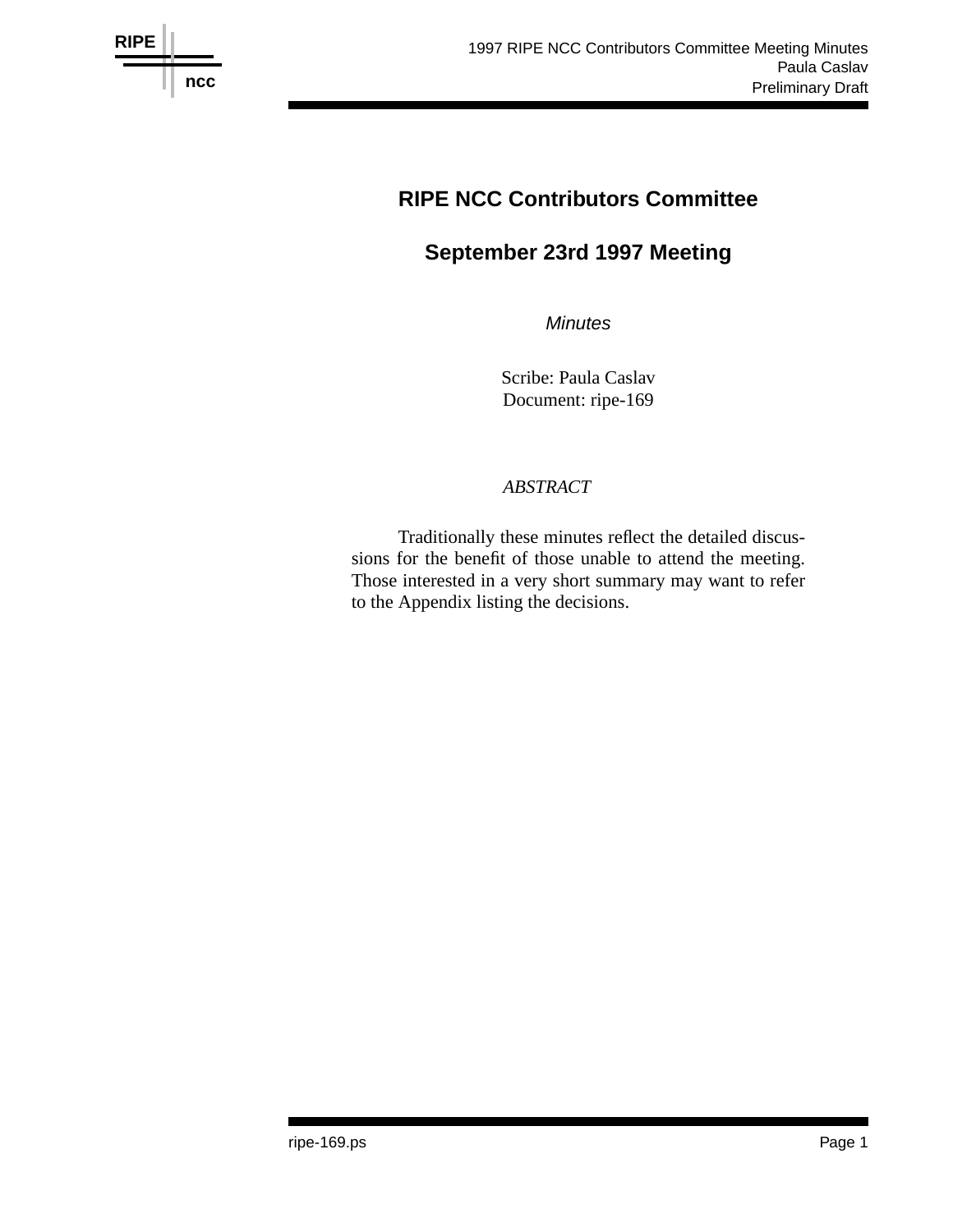

List of Participants (incomplete):

Name Lajos Balint: HUNGARNET Jaroslav Bobovsky: SANET Antonio-Blasco Bonito: CNR Andrea Colangelo: Flashnet S.p.A. Bridget P. Cosgrave: ETSI Klaus Ellegaard: Azlan Scandinavia A/S Alexandre Fasani: GRAPHNET Inc. Gordon Fielden: FireNet Limited Michael Froehlich: Ebone NOC Roberto Gaetano: ETSI Hans Petter Holen: Scandinavia Online AS Dana Hudes: Graphnet Daniel Karrenberg: RIPE NCC Kurt Kayser: VIAG Interkom Dragan Kovacevic: Telekom Srbija Mirjam Kuehne: RIPE NCC Siegfried Langenbach: CSL Klaus Landefeld: Nacamar Maarten E. Linthorst: GoldNet / CSI Communication Systems Inc. AG Erik Lohr: IBM Thierry Louail: COLT Ruben Martinez: RedIRIS Balazs Martos: CSL GmbH Kees Neggers: SURFnet Carol Orange: RIPE NCC Juergen Rauschenbach: DFN-Verein e.V. Paul Ridley: RIPE NCC Marc Roger: BELNET Carsten Schiefner: TCP/IP GmbH Gordana Dubajic Sekulic: "Telekom Srbija" Igor Semenyuk: Sovam Teleport Nick Shield: UKERNA Cliff Stanford: Demon Internet Limited Henk Steenman: AT&T VAS Nigel Titley: British Telecom Michele Trotta: Flashnet S.p.A. Mourad Veeneman: A2000 / Kabeltelevisie Amsterdam Aude Vergult: TRANSPAC Karel Vietsch: TERENA Wim Vink: EUnet Ton Windgassen: IBM Global Services Network Services Wilfried Woeber: VUCC - ACOnet Zoltan Zsido: Westel 900 GSM Mobile Teleco.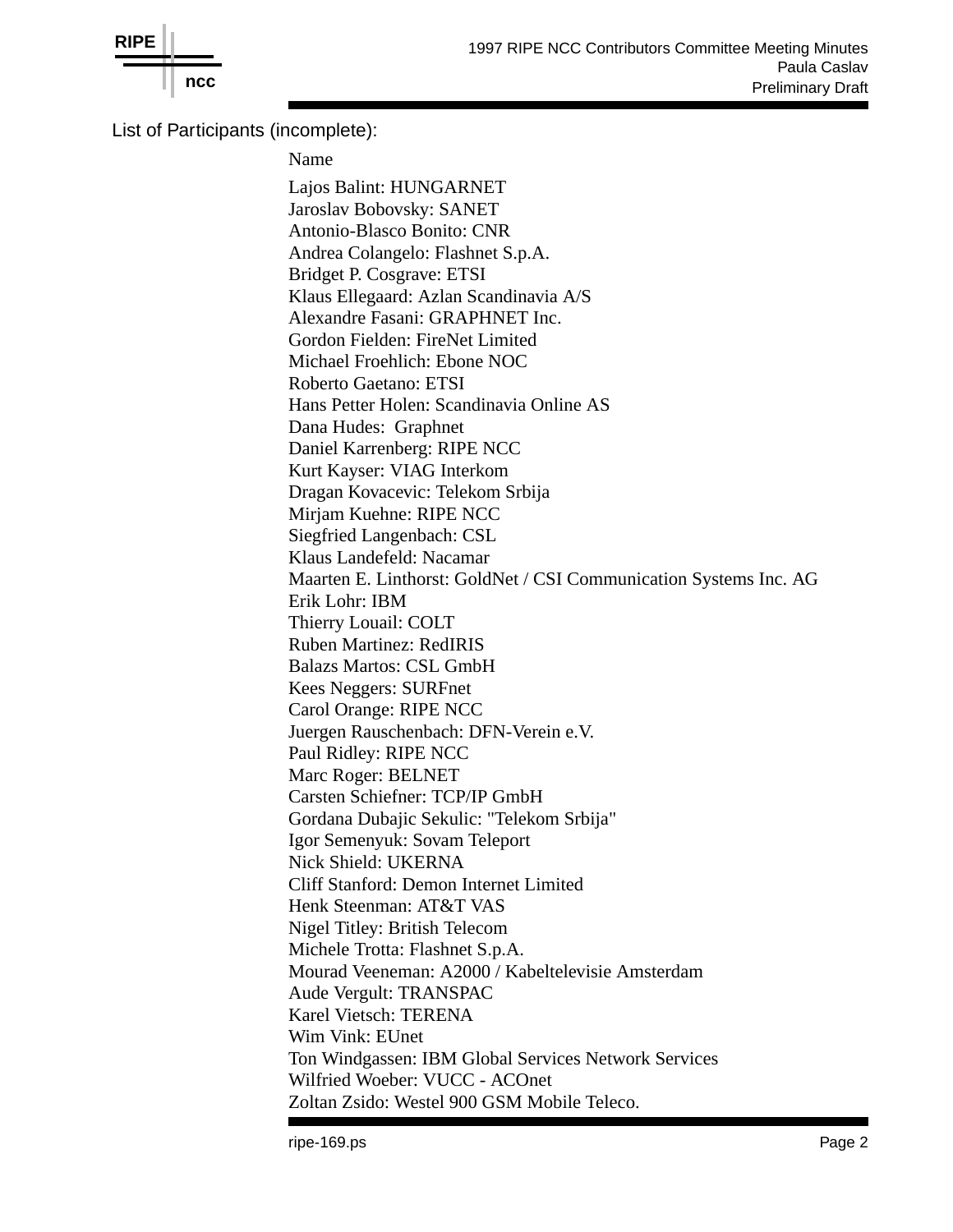

List of Apologies (incomplete):

Peter Villemoes: NORDUNET

0. Welcome and Preliminaries:

Kees Neggers welcomed all attendees. He volunteered to chair the meeting, everybody agreed. The agenda was agreed.

1. RIPE NCC Activity Report: (ripe-144)

Mirjam Kuehne and Carol Orange (RIPE NCC) reported.

Document: http://www.ripe.net/docs/ripe-144.html ftp://ftp.ripe.net/ripe/docs/ripe-144.txt ftp://ftp.ripe.net/ripe/docs/ripe-144.ps

Slides: http://www.ripe.net/meetings/ripe/ripe-28/pres/act-rep/

Registration Services Summary: Number of registries growing linearly (1 new LIR per day), therefore the amount of work is still growing. Registration Services addressed this growth with better internal organisation (deputy manager, better registry handler system, better internal documentation), increased automation (reverse delegation is now fully automated, ticketing system has been improved), and hiring more staff. The RIPE NCC is focusing on internal and external quality. During the last year the RIPE NCC did a lot of liaison work, specially related with the set up of the new Regional Internet Registry for the Americas ARIN and the possible new structure of the IANA.

Administration Activities Summary: The administrative department was specially concerned with preparations for the RIPE NCC association. Much of the administrative work that was previously done at TERENA is now being moved to the RIPE NCC.

Coordination Activities Summary: Database activity has been growing steadily and rapidly. The engineering department is concentrating on keeping the database stable and providing better documentation for users. The department is planning on working on Routing Registry notification/authorisation implementation, a database consistency project, working with the database security task force and RPSL developments. The department is also continuing work on the Test Traffic Measurement project.

# Discussion:

#### Growth:

Kees Neggers (SURFnet) asked how the RIPE NCC will deal with the growth. Carol Orange answered that there are structural changes to deal with staff growth. For the database growth, the RIPE NCC is looking at the software and will restructure it to deal with growth (present software wasn't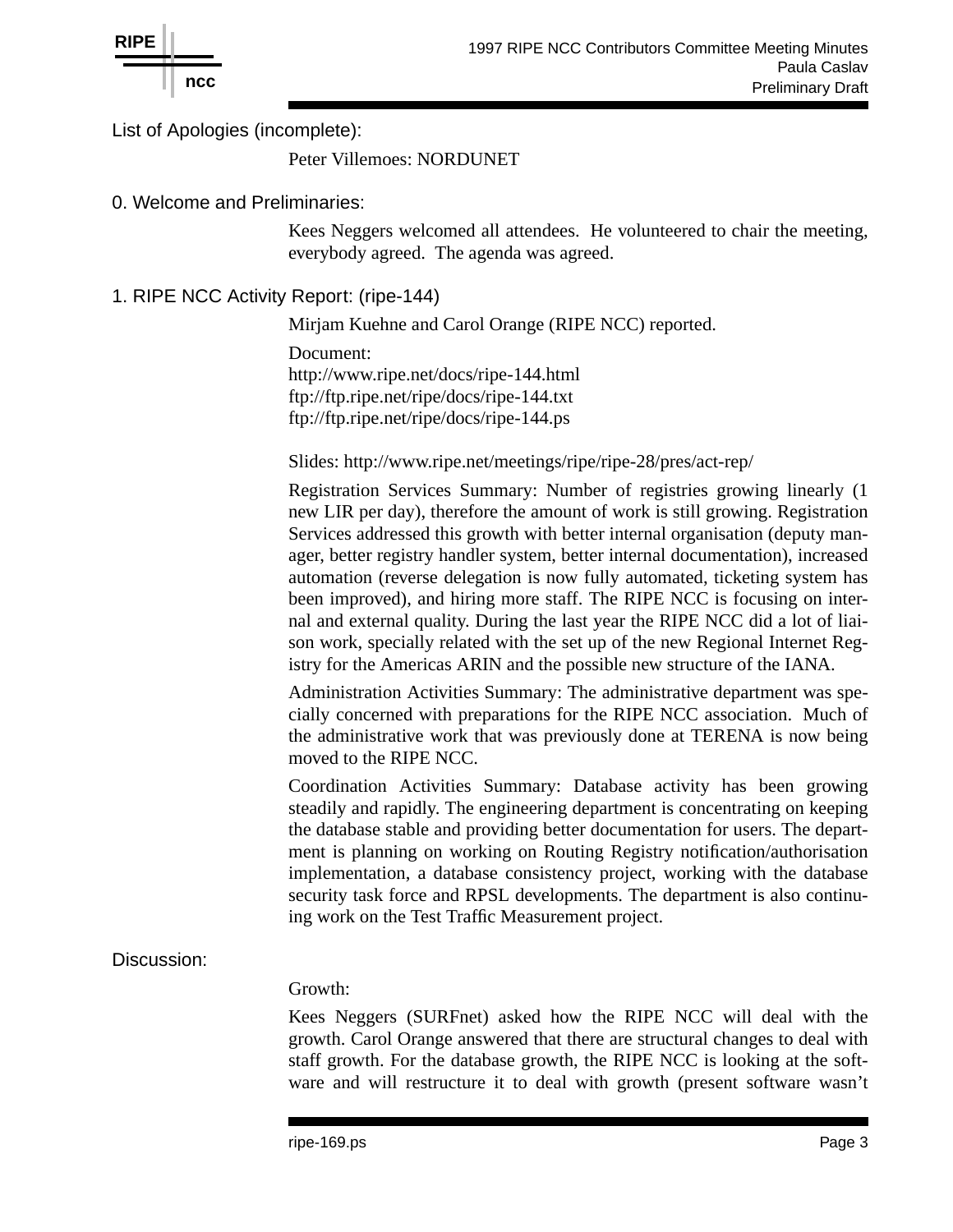

originally built for this kind of growth).

Kees Neggers asked whether the changes can it be done in time for the growth without causing problems. Carol Orange replied that the RIPE NCC is currently coping with the growth and have a realistic plan to continue doing so. For the database re-engineering the RIPE NCC plans to work with consultants to do it more quickly rather than waiting to hire and train new staff.

# 2. RIPE NCC Activity Plan & Expenditure 1998

Document: http://www.ripe.net/docs/ripe-162.html ftp://ftp.ripe.net/ripe/docs/ripe-162.txt ftp://ftp.ripe.net/ripe/docs/ripe-162.ps

Slides: http://www.ripe.net/meetings/ripe/ripe-28/pres/coco-act/

Summary:

Daniel Karrenberg gave a short overview of the document highlighting the changes from this year's activities, and the budget for 1998. The NCC expects a growth of 40% in the number of registries for 1998. The RIPE NCC is planning to increase focus on reliability and quality.

### Discussion:

Internal Quality Control:

Dana Hudes (Graphnet) asked how the RIPE NCC will measure the improvement of quality? What are the service goals that are targeted? Daniel Karrenberg replied that the measures are being developed at the moment. This is a very difficult thing to do because if you chose the wrong measures, like response time, quality actually goes down. The RIPE NCC has a process in place to develop measures that are useful- is a request being evaluated properly? what's the level of complaints? etc.. The measures that they'll choose have to be more deep than just response time.

Paul Ridley added that the RIPE NCC will use European Foundation for Quality Management Guidelines for Public Sector Model, which focuses on non-profit organisations. They are just starting on this activity, and have started looking at critical success factors and what are the processes that achieve them. The RIPE NCC will publish the results once they're finished. They'll publish the measurements and the results.

Growth:

Wim Vink (EUnet) asked how the RIPE NCC will cope with the growth, will they have smaller groups internally? Also why such a large growth in administrative department? Daniel Karrenberg answered that the general structure the RIPE NCC has established is sound and can cope with the expected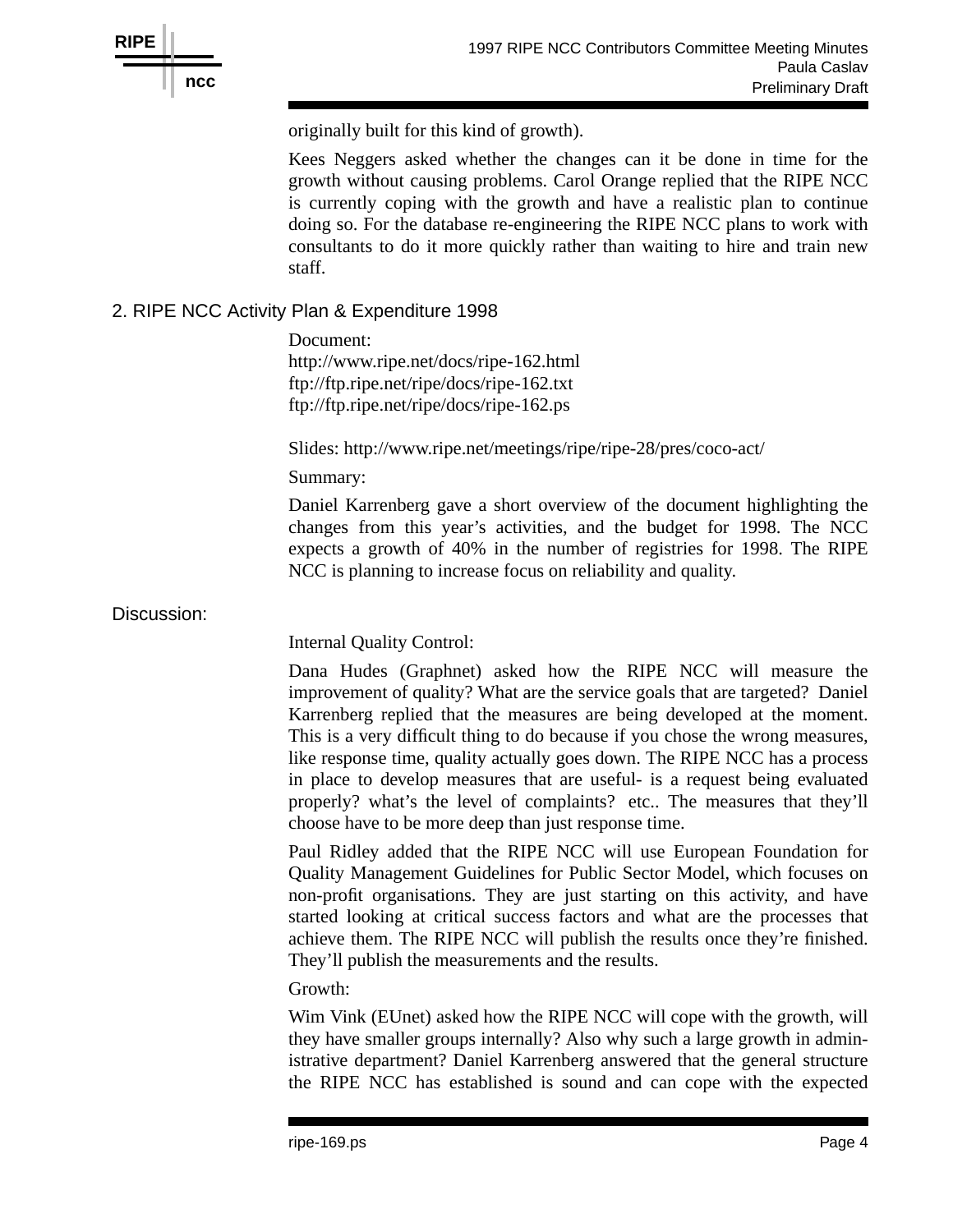

growth. They will refine those structures as necessary. In registration services there is now a deputy manager, in engineering there are smaller groups working on individual projects, however the overall line management will remain same.

As for the growth in the administrative department: It is understaffed at the moment, the RIPE NCC is taking over functions that have hitherto been done by TERENA. There are also new activities- Paul Ridley will do more content work such as participating in the TLD WG's activities. The RIPE NCC will shortly hire an office manager who will take over day-to day office work from Paul. They also plan to have a training person, who will be responsible for all the organisational aspects of the training courses. In general the NCC is moving the day to day routine work away from the highly paid, qualified people.

Database Growth:

Igor Semenyuk (Sovam Teleport) commented that the current database growth rate might be a problem soon and asked whether the RIPE NCC is considering distributing the database structure- geographically for example? Daniel Karrenberg replied that both the NCC and the RIPE Database WG have considered and rejected this option for the time being. The database has a notary function for address space allocations and assignments; we have to be sure of the state at any given point in time and have to be able to query it. If it is distributed there are problems with authority, consistency  $\&$  availability. That is why we have one central db which is duplicated at numerous points for redundancy.

# IPV6 Activities:

Juergen Rauschenbach (DFN) asked whether the RIPE NCC is expecting large growth in IPv6 work in registration services or in the database. Daniel Karrenberg replied that the RIPE NCC has been following the developments for years now. There are two main questions: What are the addressing models that will be accepted? There has been lots of discussion in IETF on this but no real answer to this question. And when will the European ISPs start to provide -pilot- services in this area? The RIPE NCC will start with Ipv6 address space registration services as soon as required by the European ISPs.

# Euro ISPA

Bridget Cosgrave (ETSI) asked what impact will the creation of the Euro ISPA have on RIPE NCC? Daniel Karrenberg answered that as far as he knew, the Euro ISPA is an European ISP Association that is currently being formed on the initiative of some ISPs and the European Commission. If their activities are anything like the ISPA model from the UK it seems to be mainly a lobbying organization; therefore its activities are different from RIPE & the RIPE NCC. At the last meeting it was decided that the RIPE NCC will not engage in lobbying activities because the contributors are concerned that this would endanger the NCC's neutrality and impartiality.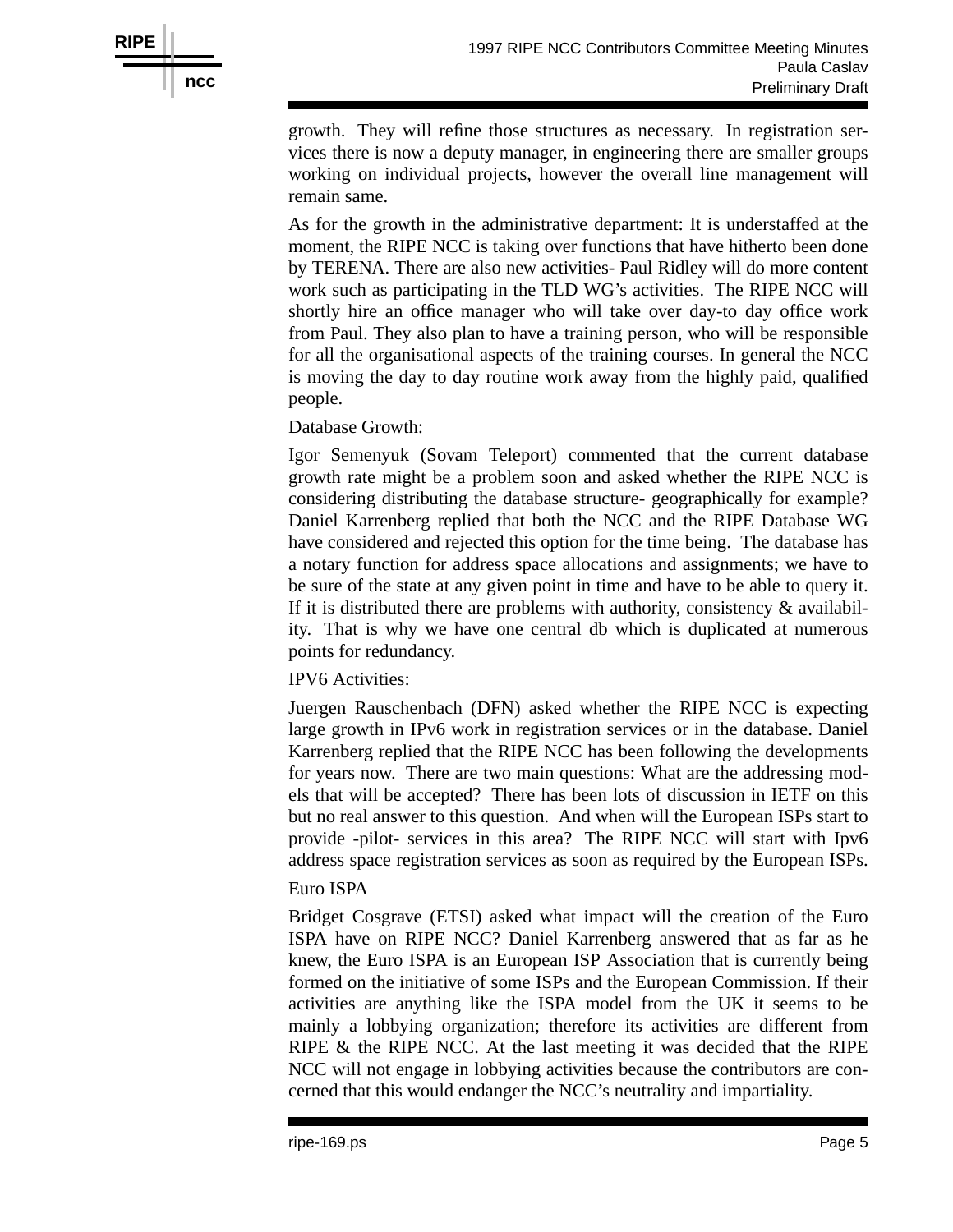

Last Year's Budget:

Lajos Balint (HUNGARNET) asked whether the budget as agreed upon at the last contributors committee meeting still the expenditure for this year. Daniel Karrenberg answered that last year's initial planning was correct. At the beginning of the year the RIPE NCC expected that they would need more money for an increased level of activities. At present they expect that the expenditure will be very close to the amounts that were budgeted originally, e.g. a total of 1984 kECU.

Collection of Debts:

Wim Vink asked whether the collection of debts has improved? Paul Ridley replied that collection has improved, the RIPE NCC has taken the last 2 months to focus on credit management; there was 50,000 ECU in debts from earlier years that were formally written off earlier this year, however the RIPE NCC still follows up on them and stop service if they do not pay.

Dana Hudes asked whether if the registry still do not pay the NCC takes address space away? Daniel Karrenberg answered that address space is not leased, address space assignments are valid as long as the original reason for an assignment is still valid. The RIPE NCC does not reclaim address space from end users unless there is a reason to believe that the original criteria for the assignment are no longer valid. You pay for registration services, if you stop paying you get no more services, but the NCC does not take away assigned address space. Starting to do that would would need a global policy change.

Mirjam Kuehne added that if the RIPE NCC closes a registry for whatever reason, they take back the unused part of the current allocation, i.e. the addresses not yet handed out to end users. But any assigned address space remains assigned.

Wilfried Woeber (ACONET) asked whether the RIPE NCC makes an allocation to a new registry before the money has shown up on the bank account? Daniel Karrenberg answered that the RIPE NCC follows the general business practice of assuming that the other party will honour written commitments. Therefore the NCC requires a signed service assignment which constitutes an obligation to pay the service fee. They then start services. The NCC can do that because they mainly deal with companies and not individuals, so usually the NCC can collect the debts. There is a registry set-up procedure that's documented on the web.

# 3. RIPE NCC Charging Scheme for 1998 Presentation (ripe-163)

Paul Ridley Document: http://www.ripe.net/docs/ripe-163.html ftp://ftp.ripe.net/ripe/docs/ripe-163.txt ftp://ftp.ripe.net/ripe/docs/ripe-163.ps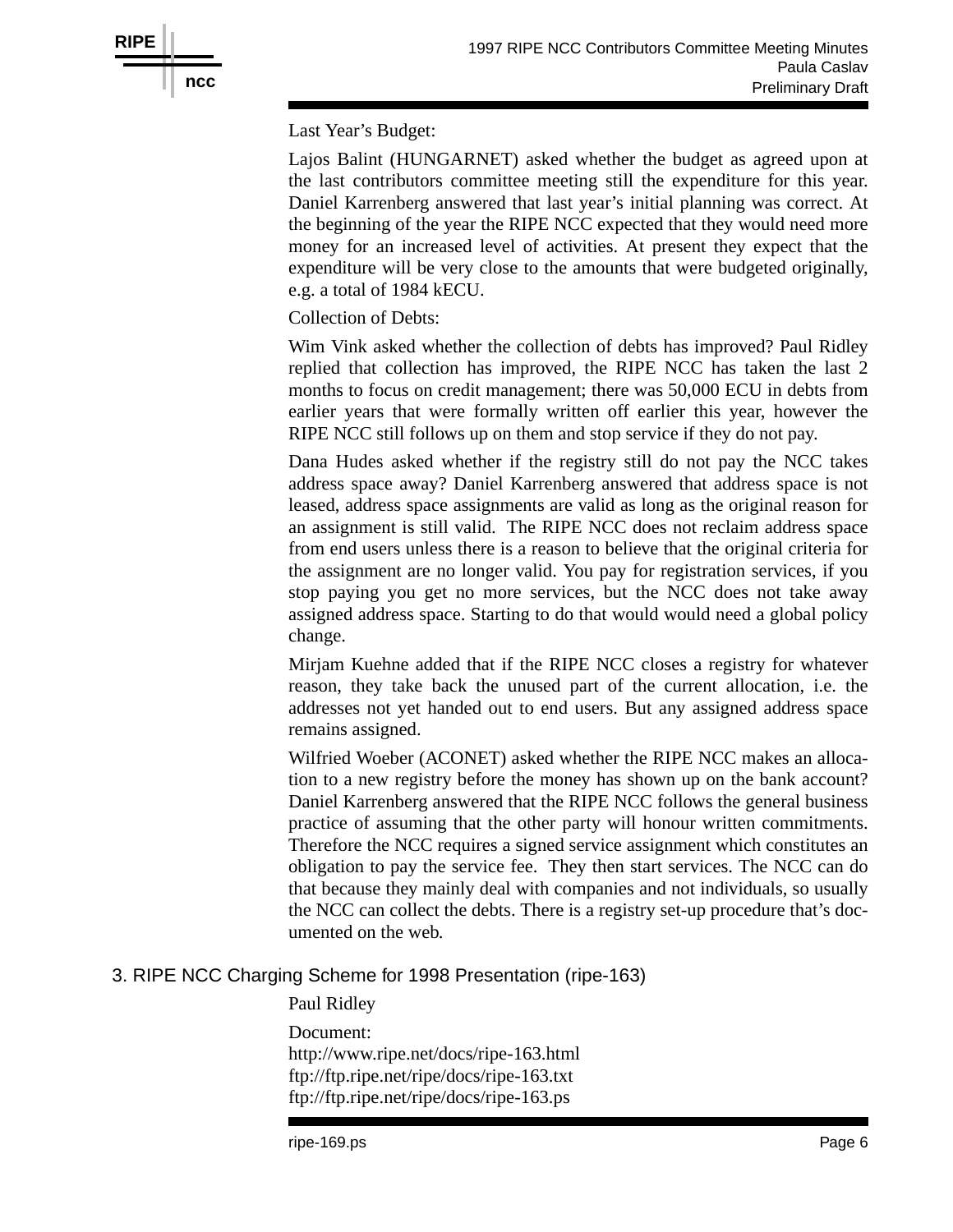

Slides: http://www.ripe.net/meetings/ripe/ripe-28/pres/chg1998/

Daniel Karrenberg summarises: The NCC proposes a 74% increase in expenditure for 1998 over 1997. This budget increase is mainly due to more activities being done and to the introduction of quality management. The number of contributors is expected to grow by only 40% Hence the NCC will have to raise the fees. They propose to use the 1997 charging model raising the signup fee back to the level of 1996 because costs for new registries have increased. They also propose to raise the yearly fees roughly equally in all categories. Should the growth of customers be different from the expected, the expenditures will be adjusted accordingly.

The yearly fees will be as shown (earlier years for comparison):

| Charge              | 1998 | 1997 | 1996 |
|---------------------|------|------|------|
| <b>Yearly SMALL</b> | 2450 | 2200 | 1500 |
| Yearly MEDIUM       | 3400 | 3000 | 4500 |
| Yearly LARGE        | 4500 | 4000 | 8500 |
|                     |      |      |      |
| Sign-Up             | 2000 | 1300 | 2000 |

Enterprises pay the same fee as a "Small" registry and Supernationals pay n times the "Large" fee. During 1998 the usefulness of these special categories shall be investigated.

#### Discussion:

There was no discussion. Wim Vink commented that the fact that there has been no discussion is a confirmation of the result of last year's work and thorough discussions. The RIPE NCC did good job of balancing the various interests & implementing the charging scheme according to last year's discussion.

Decision: Both the activity plan (ripe-162) and the charging model (ripe-163) for 1998 are formally agreed without amendments.

#### Discussion of Executive Board Election Procedure

At this point there was a short discussion about the election of the executive board later on the agenda:

Hans Petter Holen (Scandinavia Online) said that some of the candidates are not here today but have offered to present themselves; should we contact them and ask them to come? Paul Ridley explained that the fact that they are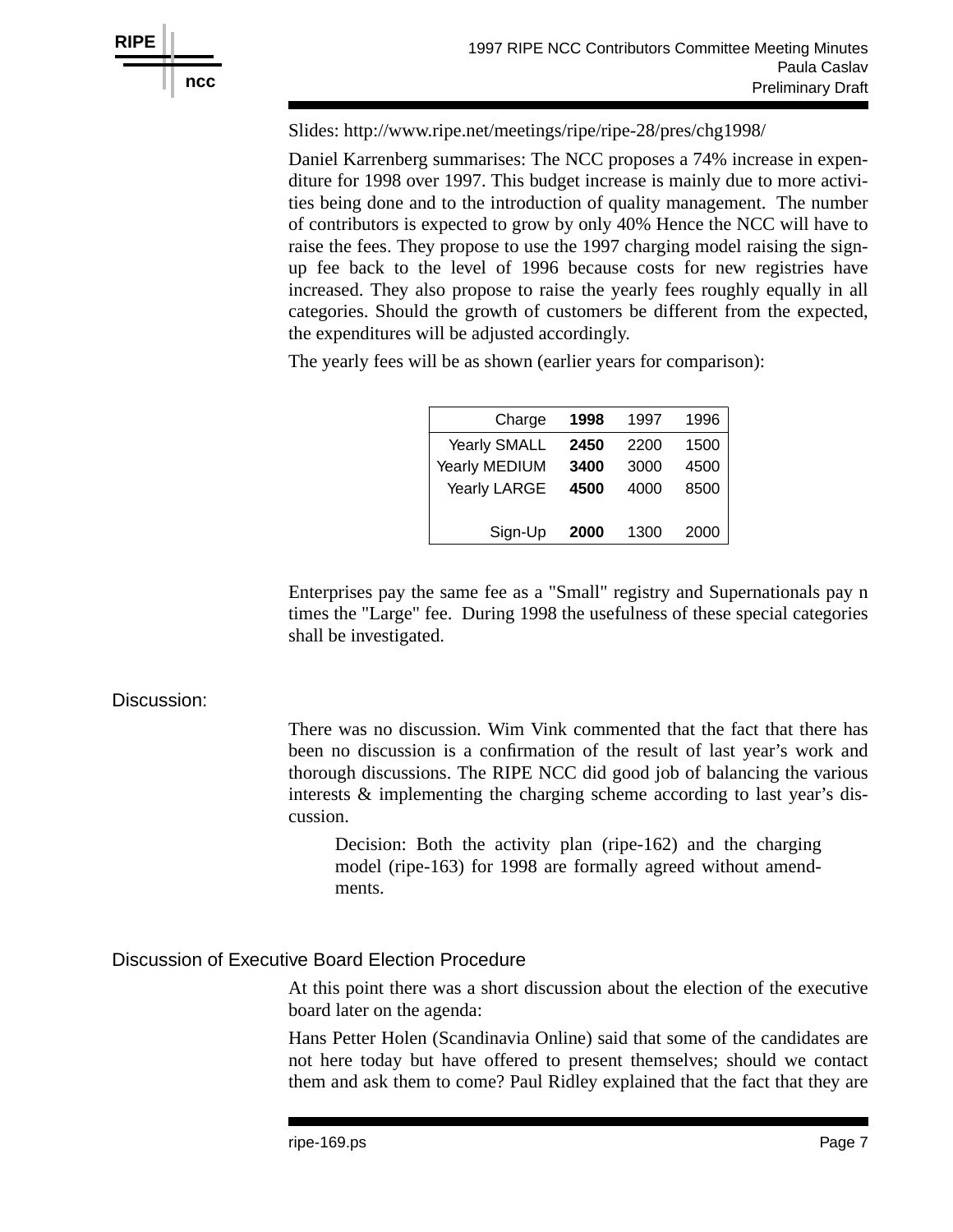

not here has no influence, as they will not be asked to speak about themselves. Kees Neggers added that you can be a candidate without having to be here to present yourself, everybody had ample time to present themselves in e-mail.

Dana Hudes asked, if candidates have not come to this meeting, how can you guarantee that they will come to other meetings. Paul Ridley explained that this meeting is only open to contributors, however the Executive Board is open to non-contributors. Therefore there are some nominees that were not invited to attend this meeting. If they are elected, they will be able to come to all such meetings in the future.

Klaus Landefeld (NACAMAR) asked whether people who are not contributors should be on the board at all? Juergen Rauschenbach asked for an explanation of what the advantage is of having non-contributors on the EB?

Kees Neggers said that there will be a presentation of the new structure and if it is agreed upon we will enter into the election & discussion of the procedures. These questions will be answered and discussed later.

#### 4. Report of the "New Structure" Preparations Group (ripe-161)

Karel Vietsch (TERENA) presented. Wim Vink, Paul Ridley & Karel Vietsch formed a committee last year to decide on the structure of the new RIPE NCC after it separates from TERENA.

Document: http://www.ripe.net/docs/ripe-161.html ftp://ftp.ripe.net/ripe/docs/ripe-161.txt ftp://ftp.ripe.net/ripe/docs/ripe-161.ps

Slides: http://www.ripe.net/meetings/ripe/ripe-28/pres/de-facto/

Summary:

The RIPE NCC will be incorporated as an association and take over the RIPE NCC activities on January 1st 1998. Karel presented the progress in the separation of the RIPE NCC and TERENA. The new association will have a General Assembly (GA) of all the contributors, and an Executive Board (EB) of 3-5 elected "natural persons". For the first two years, a TERENA appointed representative will serve on the EB and will have veto power the first year, because if the RIPE NCC association goes bankrupt, TERENA could still be held liable for the first year. There will also have a Treasury Committee that will audit the NCC's financial accounts.

#### Discussion:

Dutch Tax Laws:

Dana Hudes asked why are Dutch laws giving the NCC a problem, can't they pick any other European country and set up the official organisation there?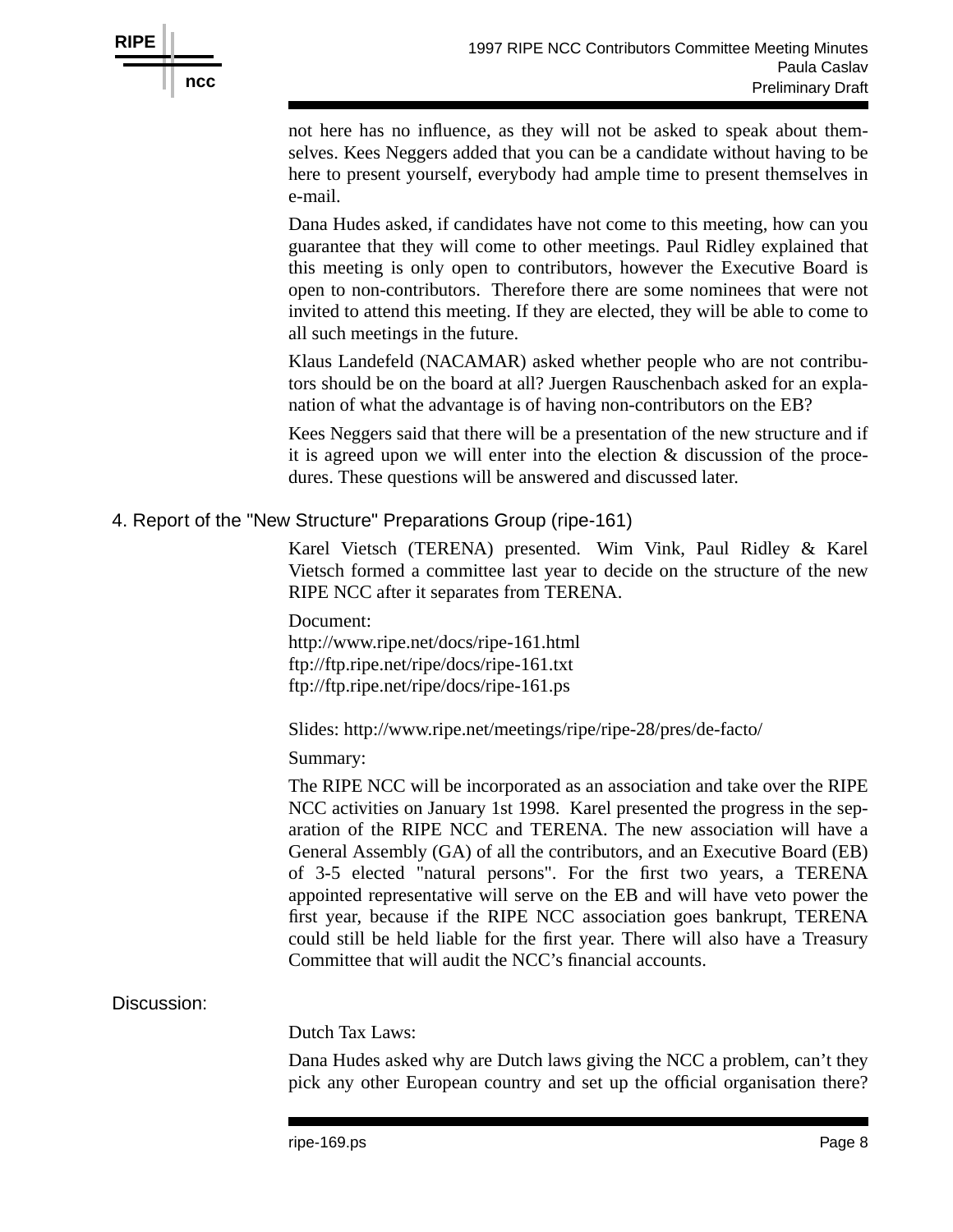

Karel Vietsch explained that the Dutch tax laws are not giving the NCC a problem, this will be explained in a later presentation.

TERENA member on Executive Board:

Cliff Stanford (Demon) asked why TERENA gets a seat on the Executive Board. Karel Vietsch explained that there will be liability for TERENA even after the separation, if the new organization goes bankrupt within the first year, TERENA can go bankrupt as well. TERENA will have one member for two years, and will have veto rights for any decisions that will affect TER-ENA for one year.

Wim Vink commented that it should be specified what TERENA can and can't do. Karel Vietsch explained that it will only apply to decisions that could lead to financial consequences for TERENA. Wim Vink commented that the activity plan has been agreed upon therefore there should not be any expenditures that will cause problem for TERENA. Karel Vietsch explained that there could be things that come up that are not in the activity plan, for example moving to new office. Decisions have to be made about things not in activity plan.

Wilfried Woeber added that there is also a requirement that any execution of the veto has to be publically documented and will be known to the General Assembly with reason why. Daniel Karrenberg explained that limiting the veto right formally was discussed with legal advisors; they advised that it is difficult if not impossible to circumscribe a qualified veto right. There could be endless conflict about it. Therefore the intention of the veto right is formally documented and a public justification is required when using it. If the veto is used, the public will know about it. That is the best protection.

Cliff Stanford asked whether the General Assembly will have the right to remove the TERENA member. Karel Vietsch answered that they will, but TERENA will be able to replace the person

Gordon Fielden asked whether if there's a decision made and TERENA vetoes it, the General Assembly will have right to overturn it. Karel Vietsch answered that the veto only exists to protect TERENA from liabilities, if the General Assembly would decide to do something extreme that would cause TERENA to go bankrupt, TERENA would still want to veto it without being overturned.

Lajos Balint commented that this discussion is purely academic, the General Assembly can remove the part about having a TERENA member on the Executive Board.

Hans Petter Holen commented that TERENA to achieve a certain goal is using the wrong mechanism, what TERENA should do is make a formal agreement with the new organization to ensure its financial security. Karel Vietsch answered that he would welcome alternative proposals. What Hans Petter Holen is proposing is no protection at all. If this organization goes bankrupt, TERENA will have no recourse but some debtors like the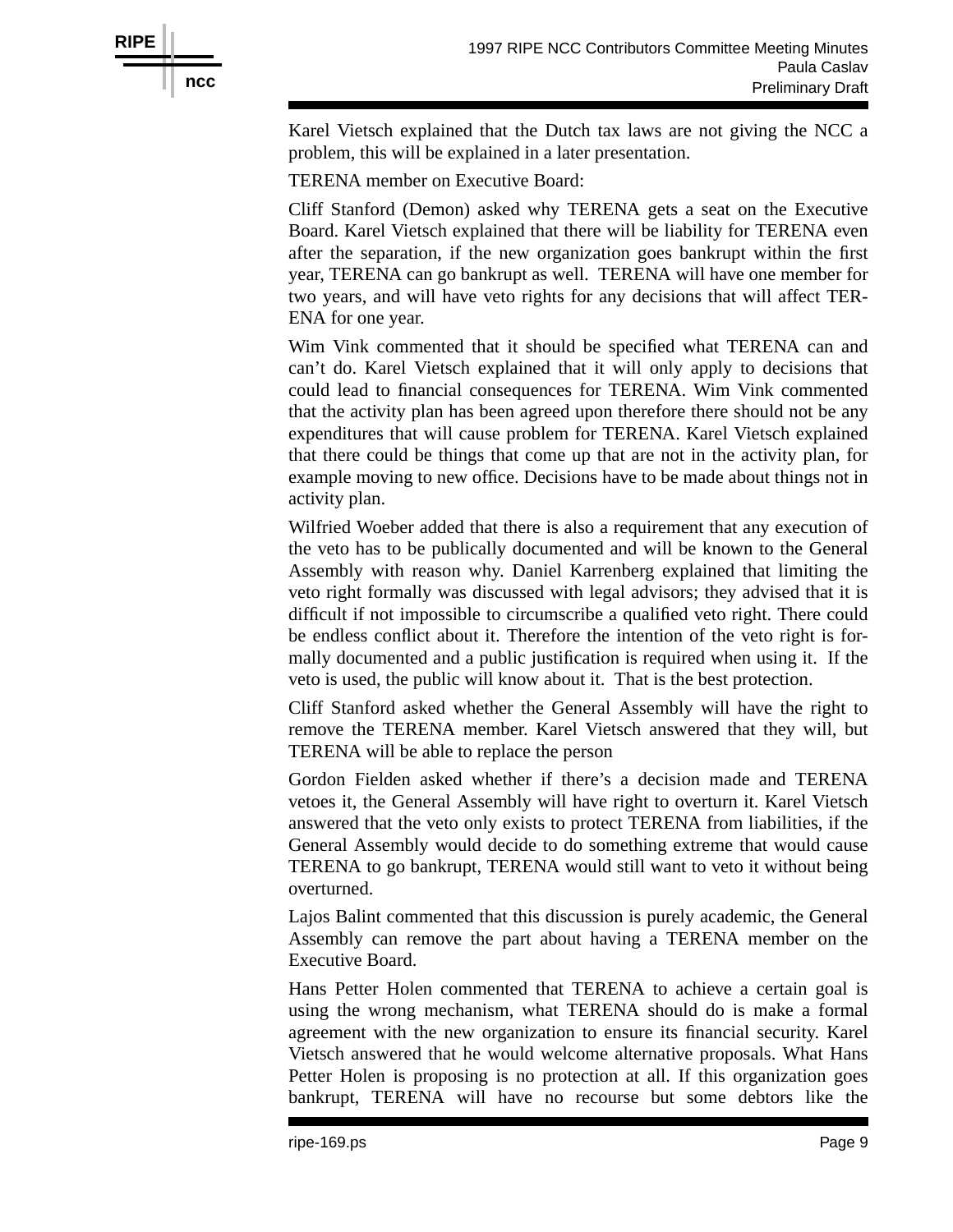

employees may hold TERENA liable.

Kees Neggers explained that one of the first things the new organisation will do is sign a contract with TERENA. But during the time that TERENA really has liabilities, TERENA needs some involvement. The only thing TERENA wants is a good, powerful RIPE NCC, they want to have a healthy future.

Kurt Kaiser asked, whether, since it is a split, and there's a Dutch law about liability, would RIPE NCC be liable for TERENA if TERENA goes bankrupt? Karel Vietsch answered that no, liability is only from the TER-ENA side because TERENA is the existing organization, RIPE NCC is the new organisation that is splitting off.

RNA membership at the beginning of setup:

Igor Semenyuk asked about the fact that the RNA will have zero members on day 1. Can a legal organisation can't exist without members? Karel Vietsch answered that at some point somebody will go to notary formally establish the association at that point the association will have zero members, but after it's officially set up, the present contributors can start signing contracts and become official members. Paul Ridley added that you can have an open organization, decisions that cannot be made without the General Assembly but decisions made by Executive Board can be made because the Executive Board will be in place from the beginning.

Igor Semenyuk asked whether the contributors can elect an Executive Board now without being members of the RNA? Paul Ridley explained that legally, that's not a problem.

Need for a quorum:

Klaus Landefeld asked whether there is any legal aspect in Dutch law about needing a quorum to vote in a General Assembly?

Karel Vietsch answered that there is not. So it is completely up to us what we write into the laws of the new organization.

Klaus Landefeld asked of the contributors what they want to decide on this. Kees Neggers commented that if you look at today's meeting, which is more important than previous meetings, there is only a small percentage present (less than 5 %). This is not likely to improve in the future. Karel Vietsch commented that if you have good discussion on the mailing lists and reach consensus electronically, it does not matter how many people show up at the meetings. In principle there is nothing wrong with having entirely electronic discussions.

Cliff Stanford asked whether proxy voting will be allowed at the meeting. Karel Vietsch answered that this is not mentioned in in the proposal explicitly; It is open to discussion

Appeals procedure:

Gordon Fielden asked whether there is an appeals procedure. Daniel Karrenberg answered that the Executive Board should not be the appeals board,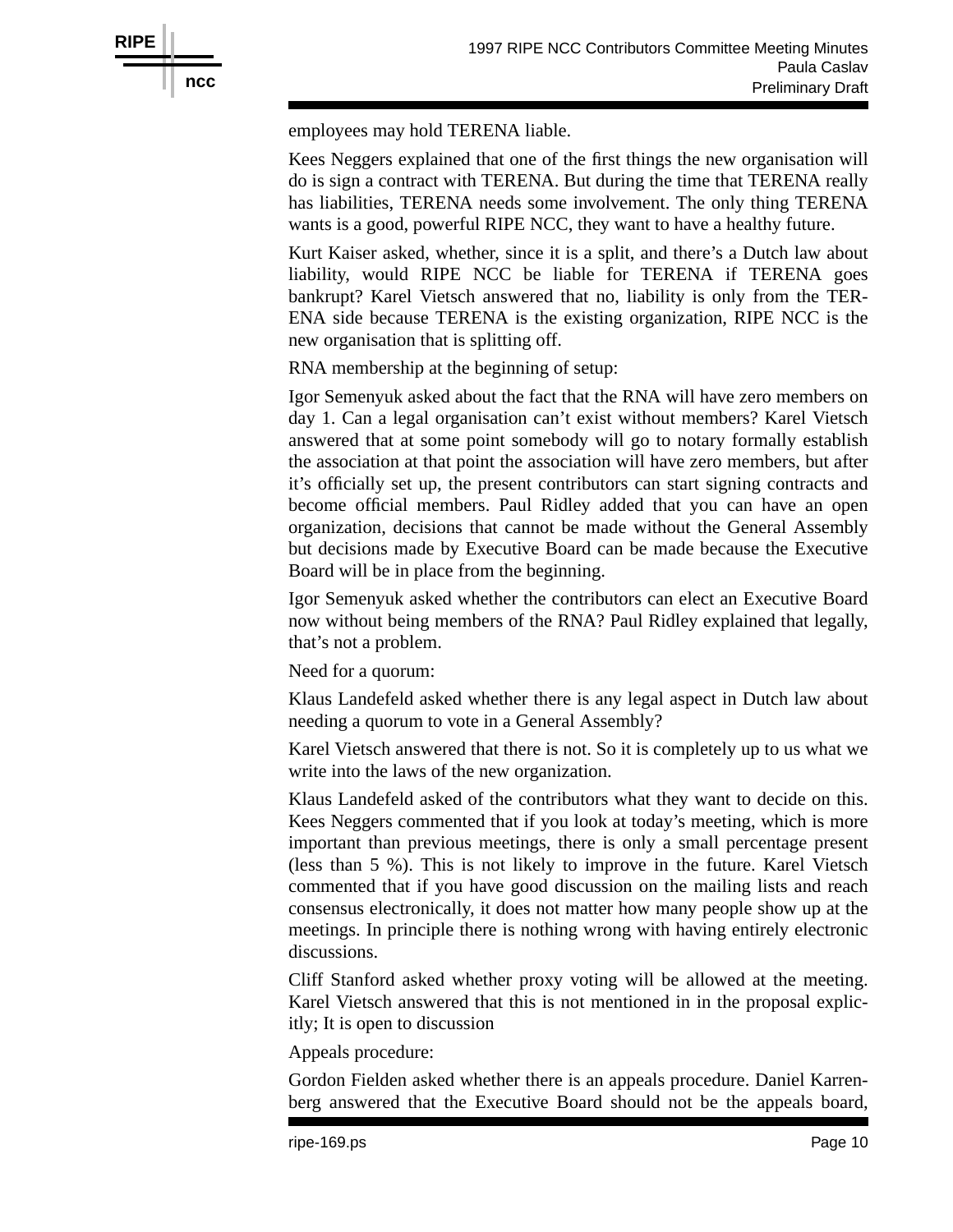

there could be conflicts of interest. What the Executive Board should do is put the right procedures in place. Two months ago he circulated a proposal to start discussion on this. The proposal is for the General Assembly to decide on the appeal procces. One might have a pool of arbitrators approved by the General Assembly, when there is a conflict, each party would choose an arbiter from the pool and the two arbiters would choose a third. He has only got 2 private reactions to the e-mail, there was no public discussion.

Dana Hudes commented that the proposed structure is great idea, this is a structure that has been tried and has worked in the past. This idea is thousands of years old and it works.

Gordon Fielden commented that there needs to be an appeals process from the beginning, not set it up later. Daniel Karrenberg answered that the NCC as been operating for 5 years and nobody has taken them to court, that is the appeals process now. All the conflicts they've had could be resolved. He agrees that it is an important matter, but it is not a prerequisite for proceeding. There was not much response to his earlier proposal.

Kees Neggers commented that the appeals procedure today is to go to TER-ENA. That has not happened so far. The appeals power should be in a formal procedure. If the contributors elect an Executive Board today, they should do two things: Set up the new organisation and set up an appeals procedure. Paul Ridley answered that the first proper General Assembly meeting could approve or amend any procedures that are put in place before that time by the Executive Board.

Kees Neggers added that when we start the association and everybody signs a contract there needs to be an appeals process already in place. By signing the agreement, the contributors are agreeing to the appeals procedure.

Dana Hudes commented that in the US they are starting to see ISPs that start litigation if they do not get their way. The appeals process should be mandatory and part of service agreement. Kees Neggers agreed and said that that's why the process needs to be defined quickly.

# 4 b. Financial Separation of TERENA & RNA (ripe-164)

Presentation: Paul Ridley

Document: http://www.ripe.net/docs/ripe-164.html ftp://ftp.ripe.net/ripe/docs/ripe-164.txt ftp://ftp.ripe.net/ripe/docs/ripe-164.ps

Slides: http://www.ripe.net/meetings/ripe/ripe-28/pres/fin-sep/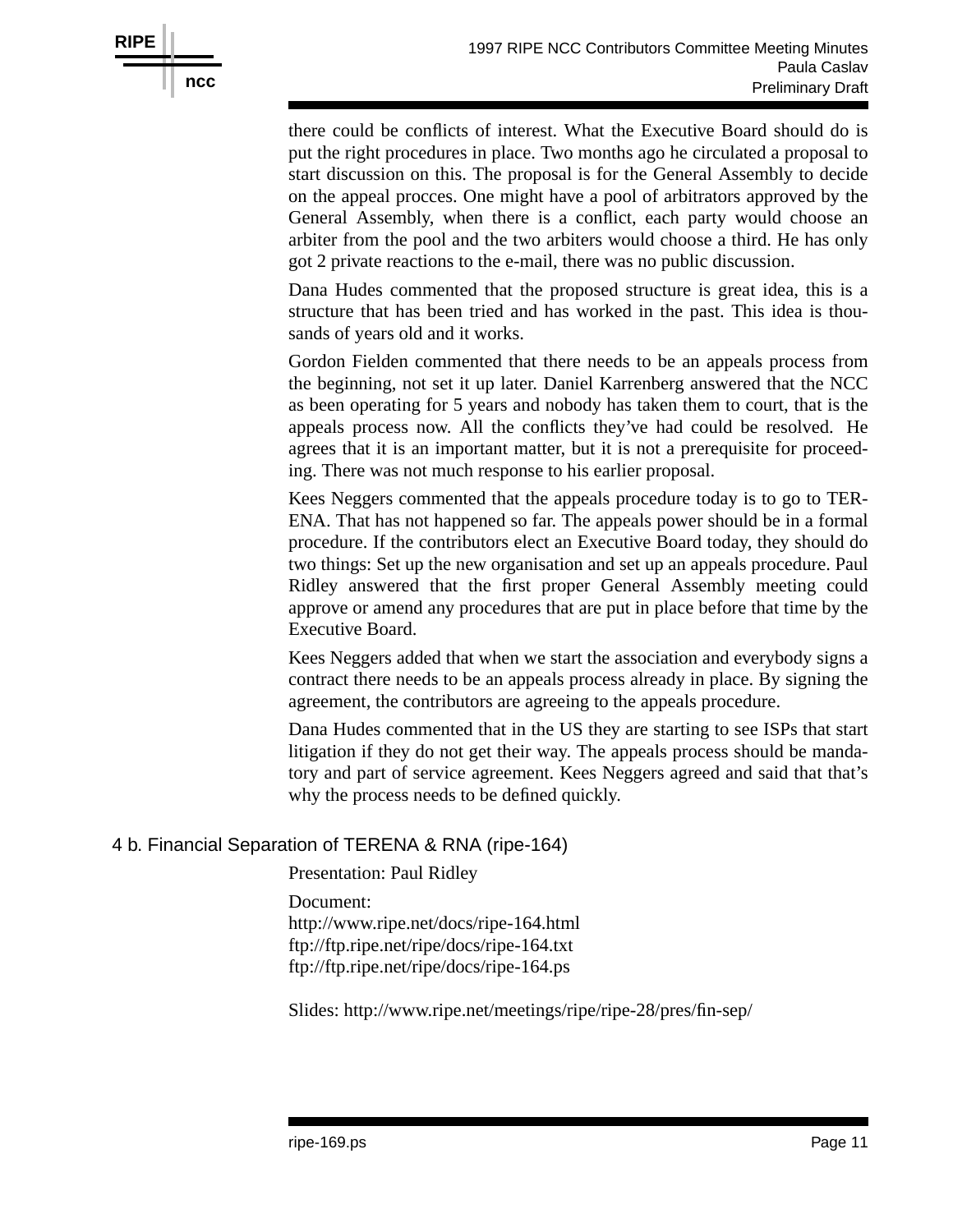

# 4c. Paul Ridley presentation: RNA tax position (ripe-165)

Presentation: Paul Ridley Document: http://www.ripe.net/docs/ripe-165.html ftp://ftp.ripe.net/ripe/docs/ripe-165.txt ftp://ftp.ripe.net/ripe/docs/ripe-165.ps

Slides: http://www.ripe.net/meetings/ripe/ripe-28/pres/taxposition/

Summary: The two presentations covered the financial consequences for the split and the tax agreements that have been arranged with the Dutch tax authorities for the new RIPE NCC association. No taxes will have to be paid for transferring the money from the TERENA bank accounts to the RIPE NCC accounts. It has also been agreed that the new RIPE NCC will not have to pay any company tax. The RIPE NCC will also have a personnel fund to pay employees' salaries for an x number of month in case of financial problems. The NCC will not pay any tax on the personnel fund.

#### Discussion:

#### Personnel Fund:

Gordon Fielden asked why a personnel is fund necessary. Isn't there some protection in the Dutch law to help employees if an organization goes bankrupt? Paul Ridley explained that the court may say that a person can get several months worth of salary, but if the company is bankrupt, the employees still get nothing. The employees are not necessary the first creditors.

Kees Neggers commented that it's necessary to have protection that if the company is at risk, staff does not decide to go away and find another job. This is to avoid people looking for another job because they feel unsafe. Daniel Karrenberg added that the NCC is not in the job of producing anything. The NCC's job security depends on Internet governance, if it is decided that the work the NCC is doing should be done another way, the NCC will have to stop its work, but there will probably be a period of several months for the transition.

Gordon Fielden commented that there should be a limit to how far the reserves can go. Paul Ridley replied that there is a limit. There is a formula of x number of months salary for x number of employees; the x months is open to negotiation. The Executive Board can discuss this with the tax authorities.

#### General Comments:

Kees Neggers commented that the committee did a good job preparing the new structure There was agreement among contributors on this. Kees Neggers also added that the RIPE NCC also did a good job, we should thank the management & staff for their work. There was also agreement among contributors on this.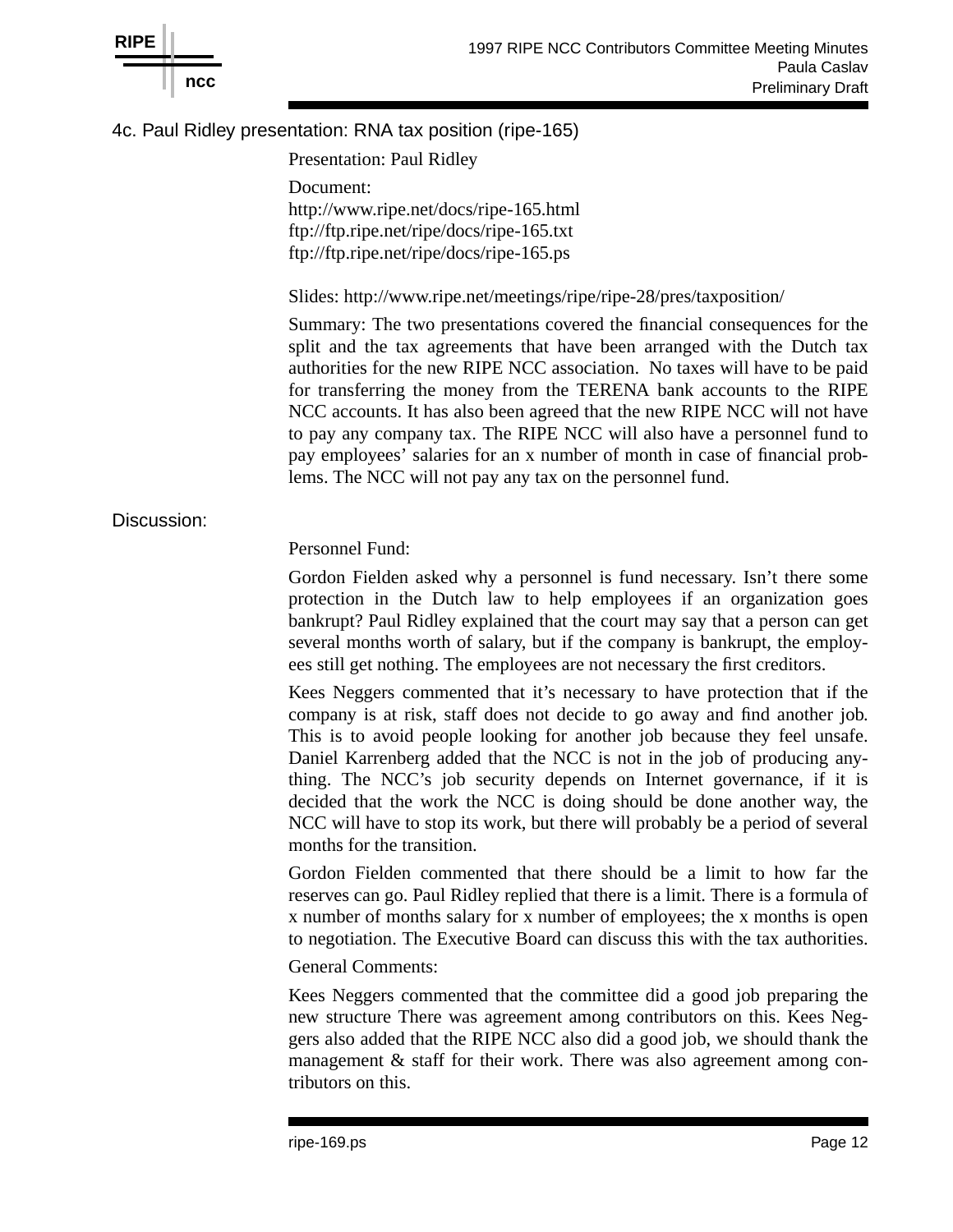

# 5. Decisions about setting up of RIPE NCC Association

Kees Neggers said that decisions about setting up a RIPE NCC Association need to be made now. The proposal is to set it up according to the structure described in ripe-161, any major proposals for changes?

Gordon Fielden asked whether the contributors can decide on a temporary appeals procedure before voting on the new structure.

Kees Neggers replied that the proposal is to agree on the setting up the RNA, TERENA will do the legal work and the Executive Board will work with TERENA to implement the structure, that Executive Board will start working this afternoon. It is a substantial amount of work, so if there are no amendments, does everyone agree that the RIPE NCC will be incorporated according to structure?

Decision: The de-facto structure for the RIPE NCC Association is agreed as proposed (ripe-161). TERENA is asked proceed with formal incorporation of RNA based on this structure.

Decision: The RNA executive is asked to define conflict arbitration procedure as soon as possible and before Jan 1st 1998.

Decision: TERENA and the RNA executive committee are asked to implement a smooth transition of RIPE NCC services from TERENA to RNA based on the principles set down in the tax position document (ripe-165) and the financial separation document (ripe-164).

# 6. Election of first RIPE NCC Executive Board members

Kees Neggers announced that there is a full consensus that the new RIPE NCC Association will be structured as agreed. Anything not implicitly said here at the meeting will be up to the Executive Board to decide on, TERENA will only listen. TERENA has decided to choose Kees Neggers to be the TERENA appointed member of the EB.

Four additional members need to be elected. Two will be elected for 3 year terms and two for 1 year terms. Kees Neggers' mandate is for a two year term. Everybody agrees to the voting proposal?

There was general agreement.

Election itself: Proposal is to elect the board members 1 by one, starting with members for 3 year term.

# Comment:

Gordon Fielden commented that that EB members should only be contributors.

Kees Neggers replied that the proposal now is that any person can be a candidate, it is up to the voters to decide whether somebody is qualified. If you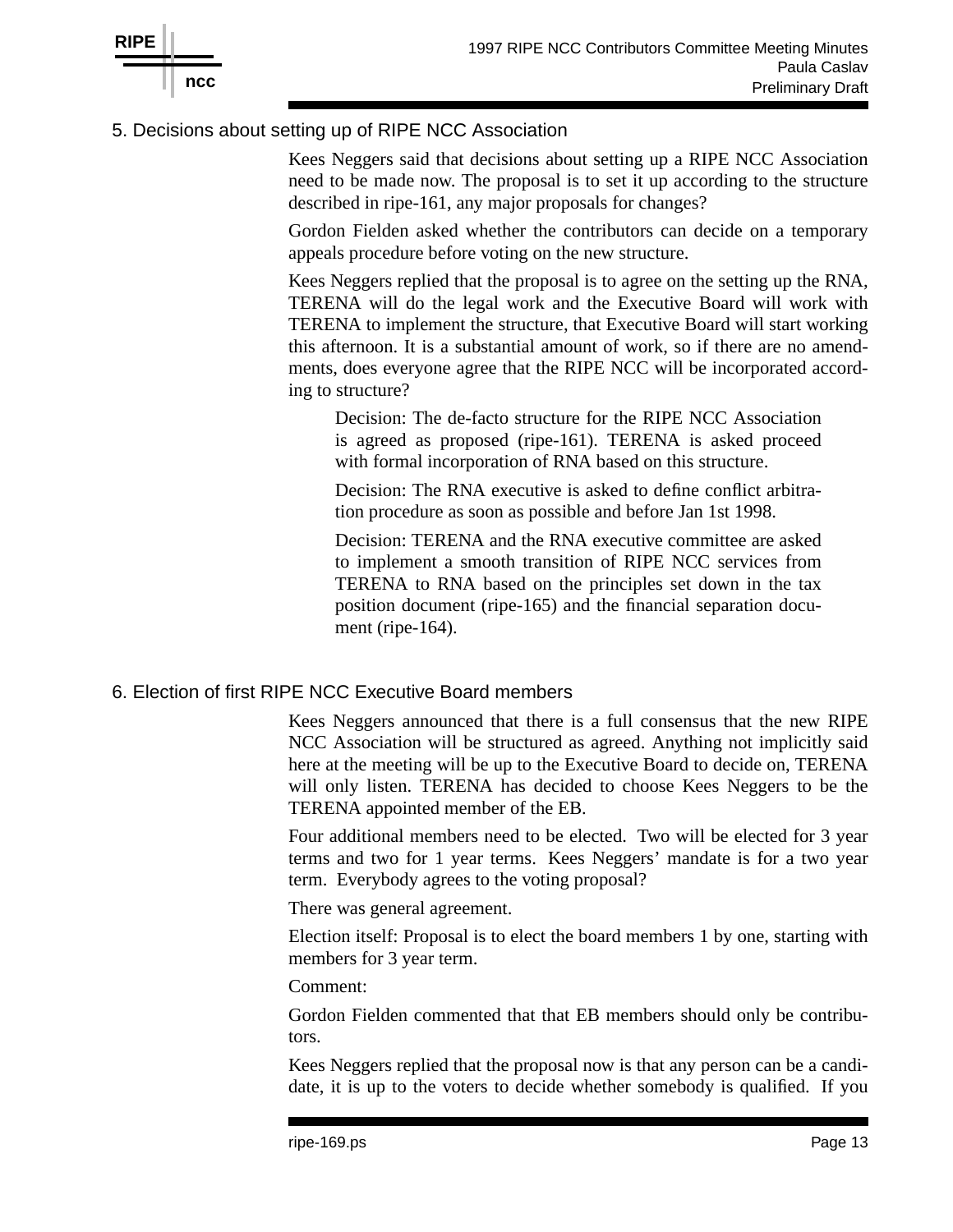

make it mandatory that the person should be a contributor that is a change to the procedure.

Daniel Karrenberg added that he strongly feels that it is better not to limit eligibility to the EB. There will always be a number of people who are widely respected and could make a good contribution to the Executive Board even though they might not be working for a contributor. at the time of the election. It's not a good thing to exclude in the by-laws somebody from serving just because they are not a contributor. General Assembly members should vote on the people concerned and not on the principle.

Dana Hudes commented that there are outstanding members of the community that could be on the Executive Board but it should be that the contributors should have representation, there should be a limit of how many seats can be filled by non contributors

Wilfried Woeber replied that the contributors should be aware that if they want to have formal constraints that somebody should be a contributor's employee then they will have to have a lengthy process. What if the representative is no longer employed by a contributor? Will the person have to resign? etc. The rules should be flexible and efficient.

Klaus Landefeld added that usually board members should be named as person, not as organization, but it is unusual for Executive Board members not to be part of the association at all. Hans Petter Holen replied that it is too late to change this now. However, if it is decided that EB members have to work for a contributor, he would be happy to formally employ the people who have been nominated.

Paul Ridley added that only members are allowed to vote, if the majority of the members decide to vote for only contributors, they can do that, but why exclude the option of having non-members if the General Assembly decides to vote for them?

Siegfried Langenbach (CSL) asked for a clarification on which non-contributors have been nominated. Kees Neggers answered that they are Keith Mitchell & Frode Greisen.

Wim Vink suggested a vote on the subject.

Gordon Fielden proposed the amendment that only contributors be eligible to the EB.

4 votes for, all others against. The motion is dismissed.

Dana Hudes proposed the amendment that at least 2 Executive Board members out of 5 members are working for contributors.

2 votes for, 1 abstention, all others against. The motion is dismissed.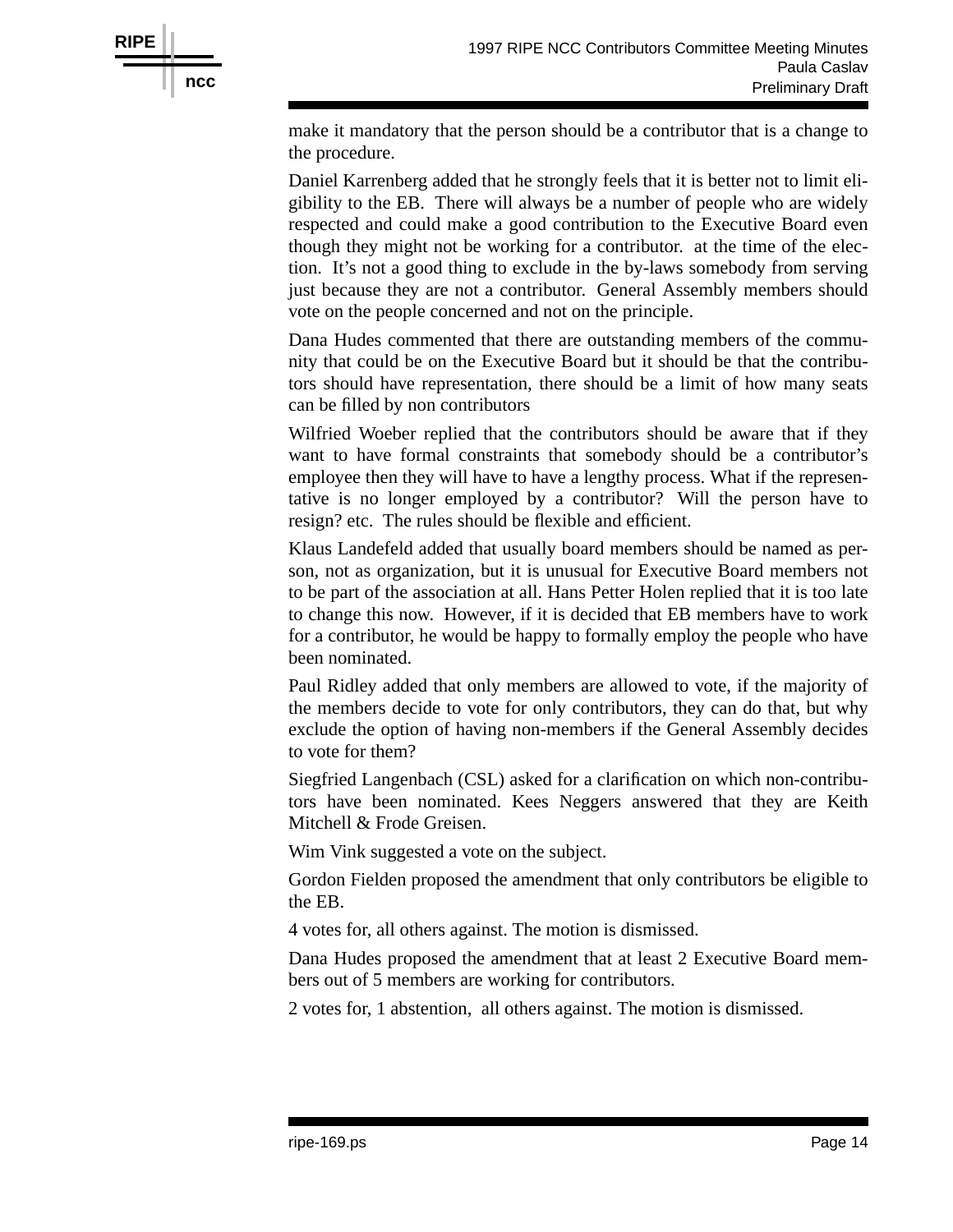

Nominees:

Antonio Blasco Bonito, IT CNR Frode Greisen, DK EBONE Klaus Landefeld, DE NACAMAR Keith Mitchell, UK LINX Cliff Stanford, UK DEMON Martin Starnberger, LT TAIDE Wim Vink NL EUNET, Wilfried Woeber, AT ACONET

The elections were conducted as follows.

| First 3 Year Position |  |
|-----------------------|--|
| Antonio Blasco Bonito |  |
| Klaus Landefeld       |  |
| <b>Cliff Stanford</b> |  |
| Wilfried Woeber       |  |
| Frode Greisen         |  |
| <b>Keith Mitchell</b> |  |
| Wim Vink              |  |
|                       |  |

| <b>Run Off Round</b> |    |  |
|----------------------|----|--|
| Wim Vink             | 10 |  |
| Keith Mitchell       | 17 |  |

Keith Mitchell was elected for a three year term.

| Second 3 Year Position |   |  |
|------------------------|---|--|
| Klaus Landefeld        | 2 |  |
| <b>Cliff Stanford</b>  | 3 |  |
| <b>Wilfried Woeber</b> | 7 |  |
| Wim Vink               | 7 |  |
| <b>Frode Greisen</b>   | R |  |

Frode Greisen was elected for a three year term.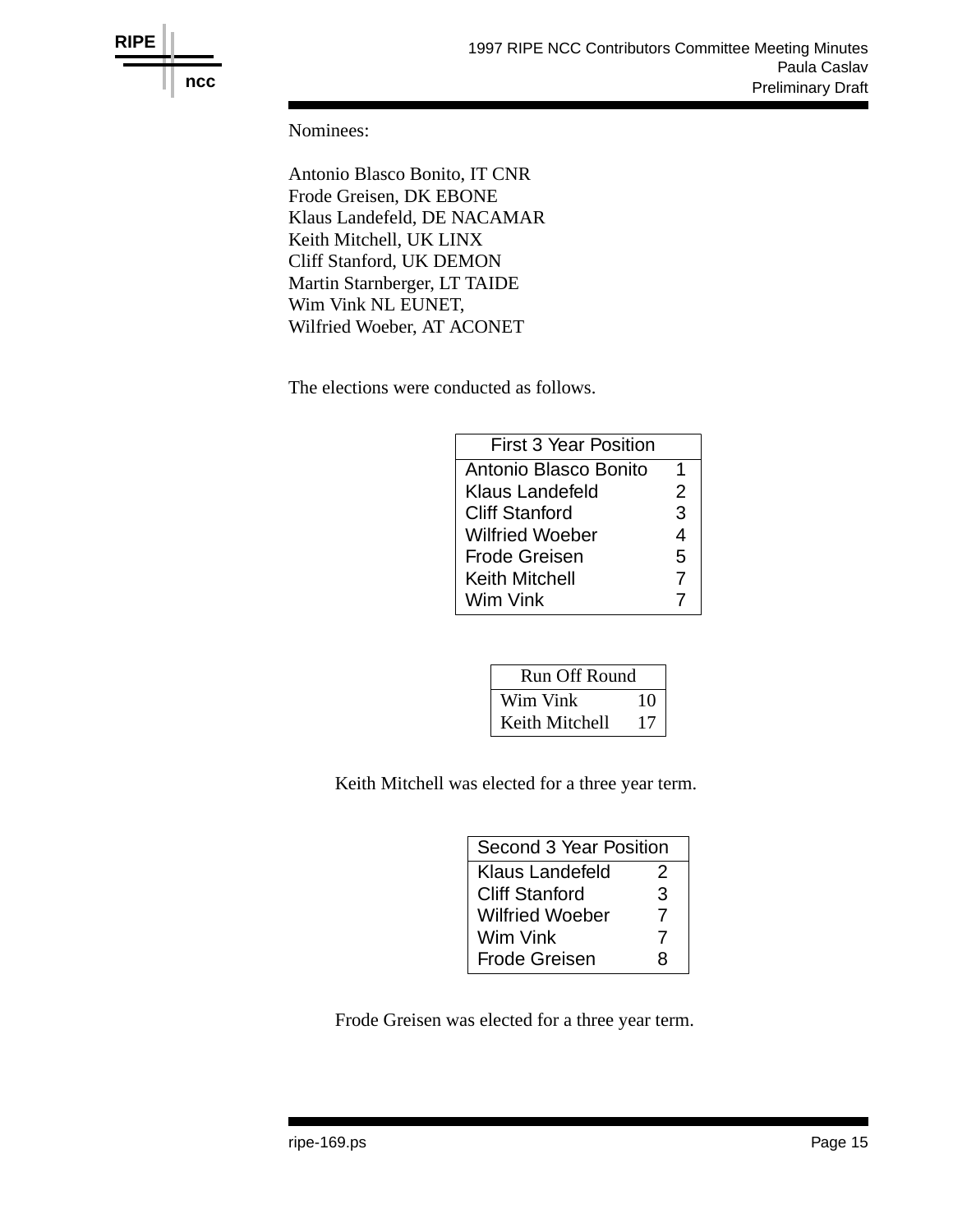

| <b>First 1 Year Position</b> |   |
|------------------------------|---|
| Antonio Blasco Bonito        | 3 |
| Klaus Landefeld              |   |
| <b>Cliff Stanford</b>        |   |
| Wim Vink                     |   |
| <b>Wilfried Woeber</b>       |   |

Wilfried Woeber was elected for a one year term.

| $\overline{4}$  |
|-----------------|
| 6 <sup>1</sup>  |
|                 |
| 10 <sup>1</sup> |
|                 |

Wim Vink was elected for a one year term.

All those elected accepted their election.

**Closing** 

There being no further business the meeting was closed.